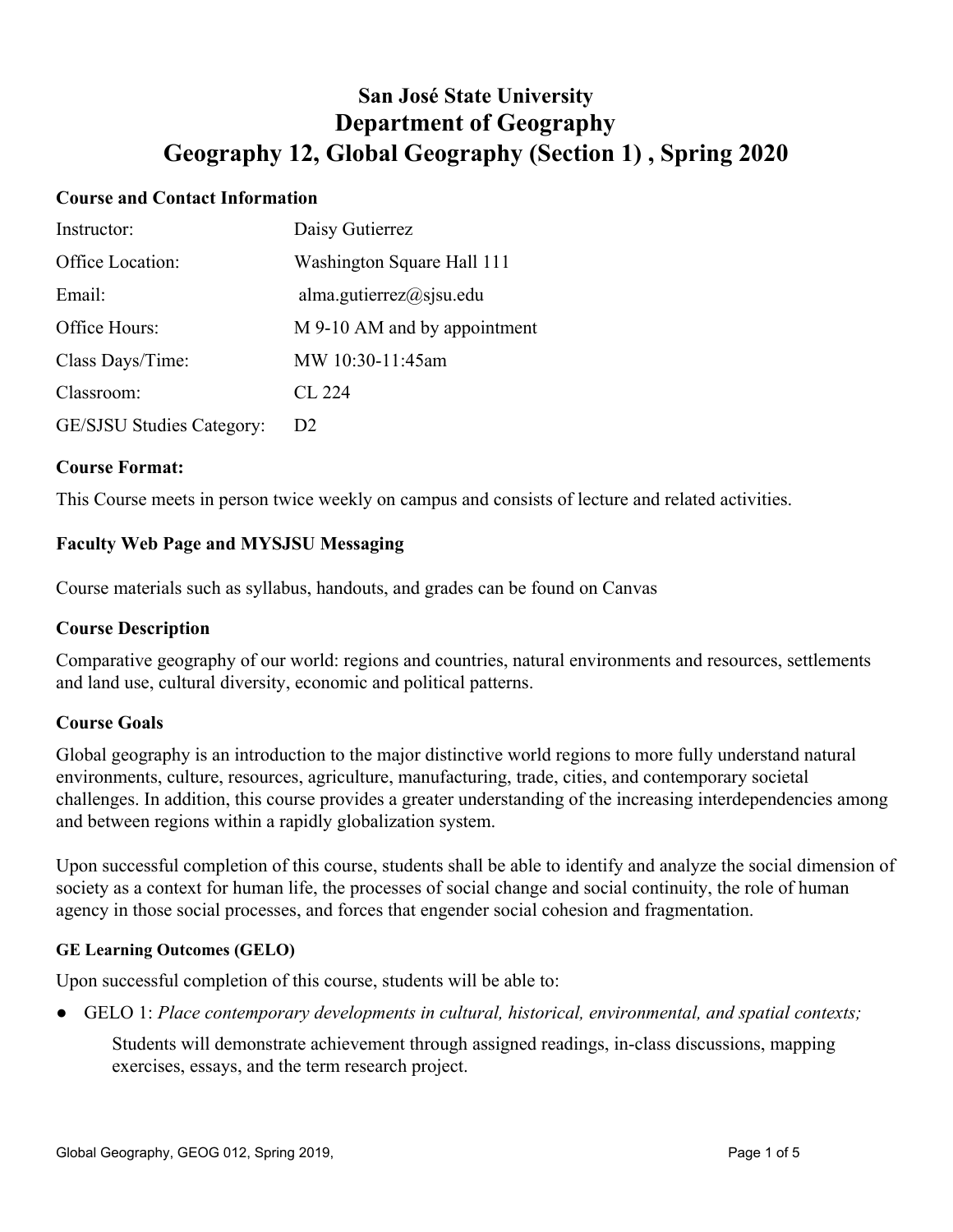- GELO 2: *Identify the dynamics of ethnic, cultural, gender/sexual, age-based, class, regional, national, transnational, and global identities and the similarities, differences, linkages, and interactions between them;*
- GELO 3: *Evaluate social science information, draw on different points of view, and formulate applications appropriate to contemporary social issues; and*
- GELO 4: *Compare and contrast two or more ethnic groups, cultures, regions, nations, or social systems.*

## **Course Content Learning Outcomes**

Upon successful completion of this course, students will be able to:

CLO1: describe the physical characteristics of the world by use of regional approach.

CLO2: describe the cultural characteristics of the world by use of a regional approach.

CLO3: differentiate the economic, social, and other cultural characteristics that occurs across the world

CLO4: discuss current events as they pertain to the Global Geography

## **Required Texts/Readings**

#### **Textbook (free e-book via Canvas)**

**Title***: World Regional Geography: Global Patterns, Local Lives* **Author:** Lydia Mihelic Pulsipher and Alex Pulsipher **ISBN**-**13:** 978-1-319-04804-4 Edition: 7<sup>th</sup> Edition

#### **Other technology requirements**

Access to a computer and reliable Internet source as well as a word processing program (such as MS Word) are required. Students are also required to download 'Poll Everywhere' and make an account.

#### **Classroom Protocol**

- Assigned chapter readings from the textbook must be completed prior to scheduled lectures for active participation in classroom discussions.
- All assignments are due as stated on the course schedule and late work will be penalized 5% everyday it is late.
- I will be presenting material in lectures that may not be available in the textbook for which you are responsible for so on-time arrival and attendance is crucial. You are responsible for finding out what you missed if you are absent or tardy; refer to the course canvas page for materials and/or handouts covered during class.

#### **Course Requirements and Assignments**

We will be covering seven chapters (Chapters 1-4 and Chapters 5, 9, & 11) in the assigned text, and you will be expected to read and understand the materials. Please remember that there is a 5% penalty per day for assignments (including quizzes) that are submitted after the deadline: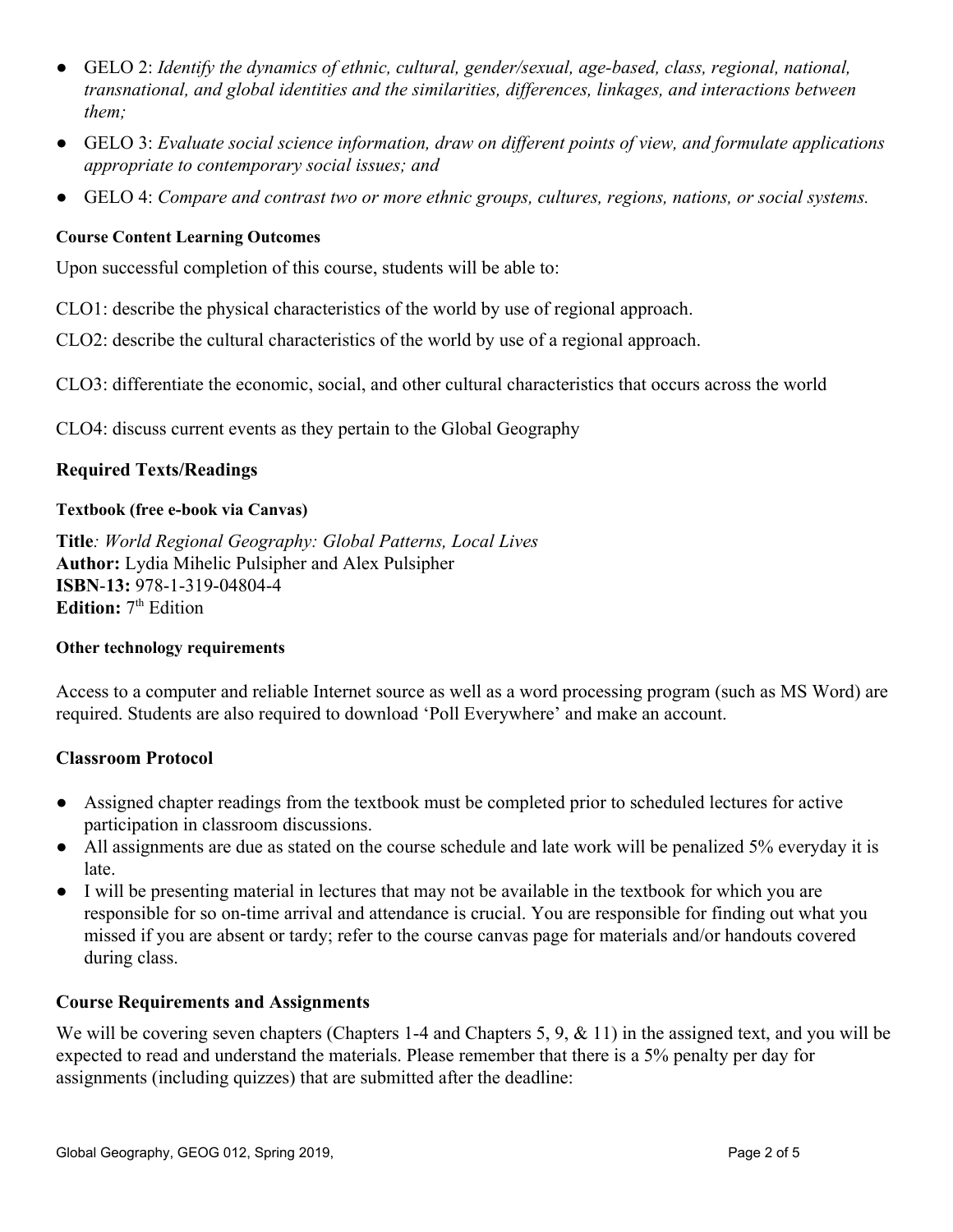- 1. **Chapter Quizzes** (60% of total grade) At the end of every chapter we cover, you will be responsible for taking an on-line quiz of 15 questions. You will either be assigned a text quiz or a video quiz. Once you are done taking each quiz, you will submit it to me via Canvas for grading. Some of the chapters that we will cover has several BBC documentaries or related material that help provide interesting context to the material covered. We will watch one of these documentaries or related materials, answer a few questions, and submit it for grading as a form of a quiz on canvas.
- 2. **Current Global Events Research Paper** (20% of total grade) The research paper will consist of a minimum of 1500 words and is required for this course. It is a written document with a required map, and references to be submitted through Canvas. Detailed instructions and guidelines will be posted in the Canvas online classroom.
- 3. **Participation** (10% of total grade) At the beginning of every chapter there will be assigned questions called **Learning Curve** that you will be responsible for answering as part of your participation grade. In-class participation will also be part of your participation grade, therefore attendance is key in doing well in this course.
- 4. **Travel Guide Group Project:** (10% of total grade) The Travel Guide group project will consist of small groups in which you will all be responsible for creating a travel guide to any of the countries we study over the course of the semester. You will all be responsible for creating some sort of media component to the project in which you tell us about the country, about their rich history, their economic system, their political system, and their main GDP. Each group is responsible for creating a 10-15 minute presentation in which you will present to your peers.

SJSU classes are designed such that in order to be successful, it is expected that students will spend a minimum of forty-five hours for each unit of credit (normally three hours per unit per week), including preparing for class, participating in course activities, completing assignments, and so on. More details about student workload can be found in University Policy S12-3 at http://www.sjsu.edu/senate/docs/S12-3.pdf.

## **Current Global Events Research Paper**

There are two components to the current global events research paper. The first being a paper proposal due on **March 16<sup>th</sup> in class**, which will consist of a one page (MLA) write up on a topic you want to cover and three academic references. The final paper will be due on **April 27th in class and thru Canvas. It must be approximately 4-5 pages and include a separate Bibliography at the end of the paper.**

#### **Topics may include:**

Any current event that has happened in the past year which may include the border crisis, Chile declining to sign a U.N. pact because they believe migration is not a human right, the rise of Brazil as a regional economic power, growing high tech economy in India, etc.…If you need help finding or narrowing down a topic come see me. Keep in mind that this assignment is for a global geography course meaning place and space play a significant role. All sources must be academic, and articles should be peer reviewed.

# **Final Exam**

The final exam will be in person and based on course materials from Chapter 11 of the required course textbook.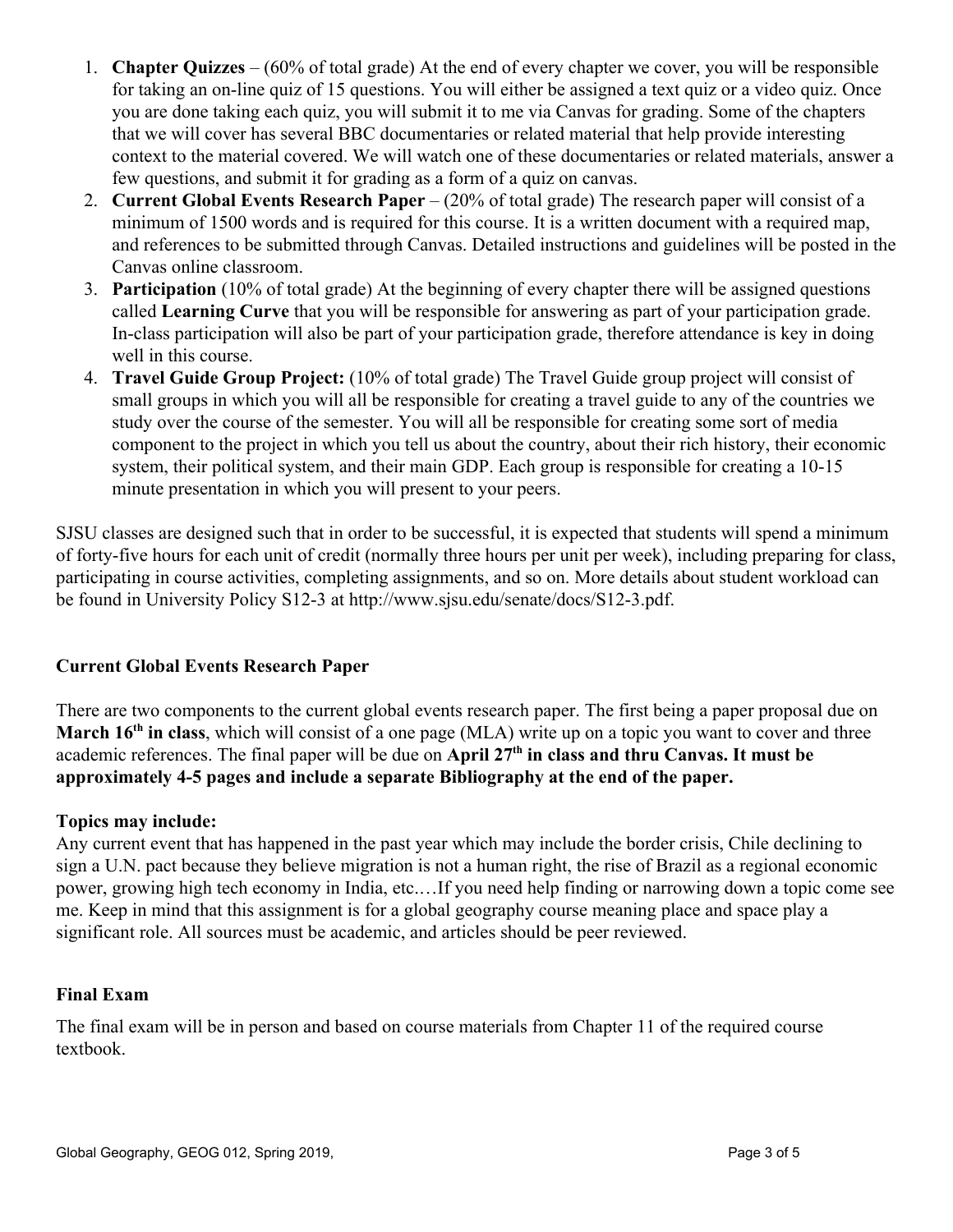# **GRADING POLICY**

 **\*Please remember that this course must be passed with a C or better as a CSU graduation requirement.**

| Percent   | <b>Letter Grade</b> | Percent | <b>Letter Grade</b> |
|-----------|---------------------|---------|---------------------|
| 95-100    | A                   | 77-79   |                     |
| 90-94     | A-                  | 74-76   |                     |
| 87-89     | $B+$                | 70-73   |                     |
| 84-86     | Β                   | 60-69   |                     |
| $80 - 83$ | В-                  | <60     | F                   |

#### *Grade Scale*

#### **Determination of Grades**

- Extra credit options, if available will be provided during class.
- 5% Penalty for late or missed work every day that it is late.

#### **University Policies**

Per University Policy S16-9 *(http://www.sjsu.edu/senate/docs/S16-9.pdf)*, relevant information to all courses, such as academic integrity, accommodations, dropping and adding, consent for recording of class, etc. is available on Office of Graduate and Undergraduate Programs' [Syllabus Information web page](http://www.sjsu.edu/gup/syllabusinfo/) at http://www.sjsu.edu/gup/syllabusinfo/"

# **GEOG 012/ Global Geography, Spring 2020, Course Schedule**

#### **Course Schedule**

| Week           | Date | <b>Topics, Readings, Assignments, Deadlines</b>                 |
|----------------|------|-----------------------------------------------------------------|
|                |      |                                                                 |
|                | 1/27 | Introductions, Icebreaker, Course Syllabus                      |
|                | 1/29 | Ch1: An Exploration of Connections, in-class mapping activity   |
| $\overline{2}$ | 2/3  | Ch 1: Environment                                               |
|                | 2/5  | Ch 1: Globalization & Development *Learning Curve due on 2/9 by |
|                |      | $11:59$ pm                                                      |
| 3              | 2/10 | Ch 1: Global Patterns of Population Growth                      |
|                | 2/12 | Ch 1: Population Growth Rates & Wealth                          |
|                |      | *Chapter 1 Quiz due on 2/16 by 11:59pm                          |
| $\overline{4}$ | 2/17 | Ch 2: North America Physical Geography                          |
|                | 2/19 | Ch 2: Environment *Learning Curve due on 2/23 by 11:59pm        |
| 5              | 2/24 | Ch 2: Human Patterns *Groups Chosen for group project           |
|                | 2/26 | Ch 2: Globalization & Development                               |